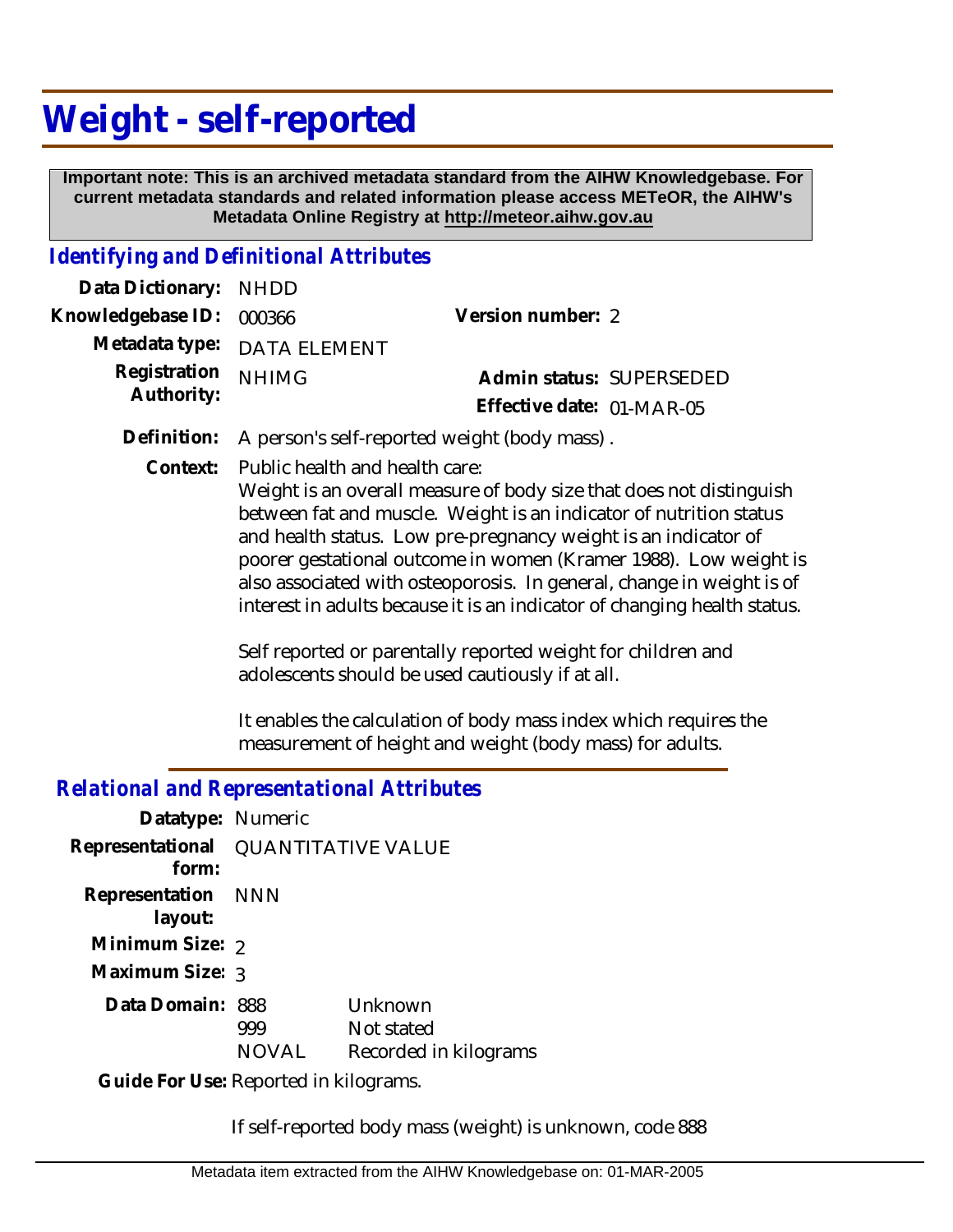|                                               | If self-reported body mass (weight) is not responded to, code 999<br>Collection Methods: The method of data collection, e.g. face to face interview, telephone<br>interview or self-completion questionnaire, can affect survey<br>estimates and should be reported.<br>The data collection form should include a question asking the<br>respondent what their weight is. For example, the ABS National<br>Health Survey 1989-90 included the question 'How much do you<br>weigh without clothes and shoes?'. The data collection form should<br>allow for both metric (to the nearest 1 kg) and imperial (to the<br>nearest 1 lb) units to be recorded.<br>If practical, it is preferable to enter the raw data into the data base<br>before conversion of measures in imperial units to metric.<br>However, if this is not possible, weight reported in imperial units<br>can be converted to metric prior to data entry using a conversion<br>factor of 0.454 kg to the Ib.<br>Rounding to the nearest 1 kg will be required for measures<br>converted to metric prior to data entry, and may be required for<br>data reported in metric units to a greater level of precision than the<br>nearest 1 kg. The following rounding conventions are desirable to<br>reduce systematic over reporting (Armitage and Berry 1994):<br>nnn.x where $x < 5$ - round down, e.g. 72.2 kg would be rounded to<br>72 kg.<br>nnn.x where $x > 5$ - round up, e.g. 72.7 kg would be rounded to 73<br>kg.<br>nnn.x where $x = 5$ - round to the nearest even number, e.g. 72.5 kg<br>would be rounded to 72 kg, while 73.5 kg would be rounded to 74<br>kg. |
|-----------------------------------------------|------------------------------------------------------------------------------------------------------------------------------------------------------------------------------------------------------------------------------------------------------------------------------------------------------------------------------------------------------------------------------------------------------------------------------------------------------------------------------------------------------------------------------------------------------------------------------------------------------------------------------------------------------------------------------------------------------------------------------------------------------------------------------------------------------------------------------------------------------------------------------------------------------------------------------------------------------------------------------------------------------------------------------------------------------------------------------------------------------------------------------------------------------------------------------------------------------------------------------------------------------------------------------------------------------------------------------------------------------------------------------------------------------------------------------------------------------------------------------------------------------------------------------------------------------------------------------------------------------------------------------------------------|
|                                               | Related metadata: supersedes previous data element Adult weight - self-reported<br>version 1<br>is used in the calculation of Body mass index version 2                                                                                                                                                                                                                                                                                                                                                                                                                                                                                                                                                                                                                                                                                                                                                                                                                                                                                                                                                                                                                                                                                                                                                                                                                                                                                                                                                                                                                                                                                        |
| Administrative Attributes<br>Source Document: | Source Organisation: National Health Data Committee<br>National Centre for Monitoring Cardiovascular Disease<br>Australian Institute of Health and Welfare                                                                                                                                                                                                                                                                                                                                                                                                                                                                                                                                                                                                                                                                                                                                                                                                                                                                                                                                                                                                                                                                                                                                                                                                                                                                                                                                                                                                                                                                                     |
|                                               | Comments: This data element is recommended for persons aged 18 years or<br>older. It is recommended for use in population surveys when it is<br>not possible to measure weight.<br>It is recommended that in population surveys, sociodemographic<br>data including ethnicity should be collected, as well as other risk<br>factors including physiological status (e.g. pregnancy), physical                                                                                                                                                                                                                                                                                                                                                                                                                                                                                                                                                                                                                                                                                                                                                                                                                                                                                                                                                                                                                                                                                                                                                                                                                                                  |